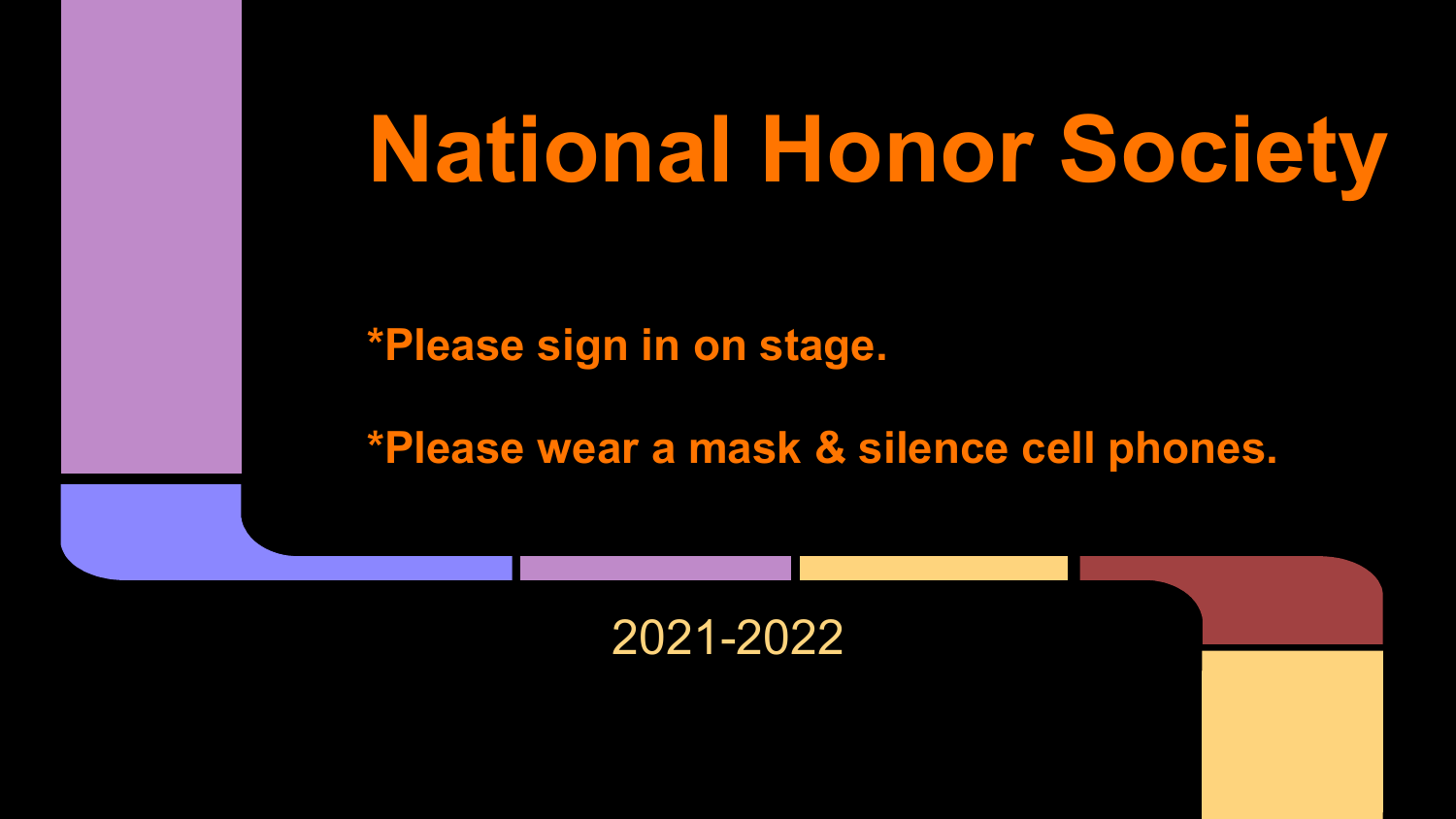

# Mrs. Kelly Sims, Support Facilitation Teacher -Room 16-168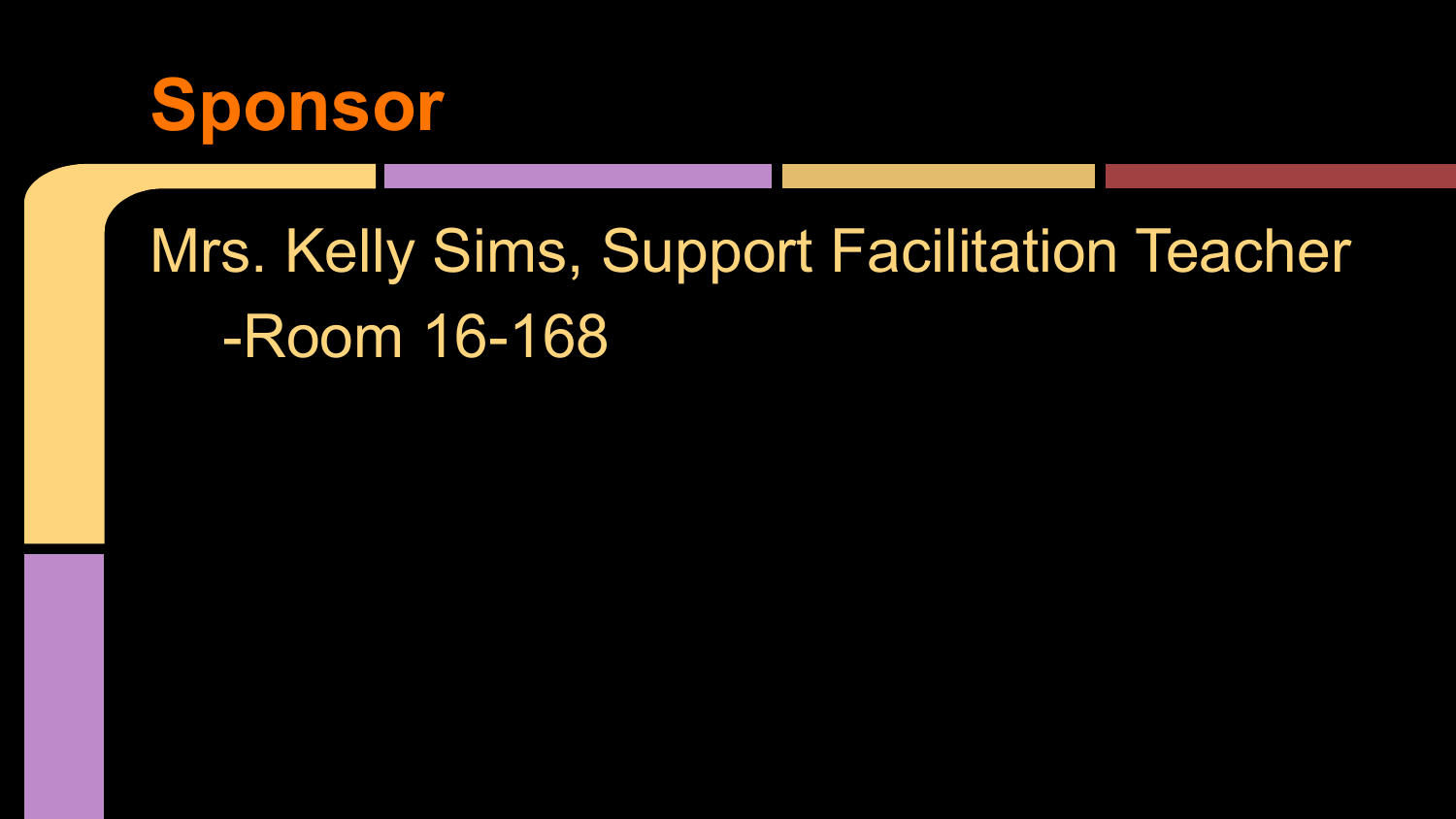

NHS is based on four criteria: **Scholarship** Leadership **Service Citizenship**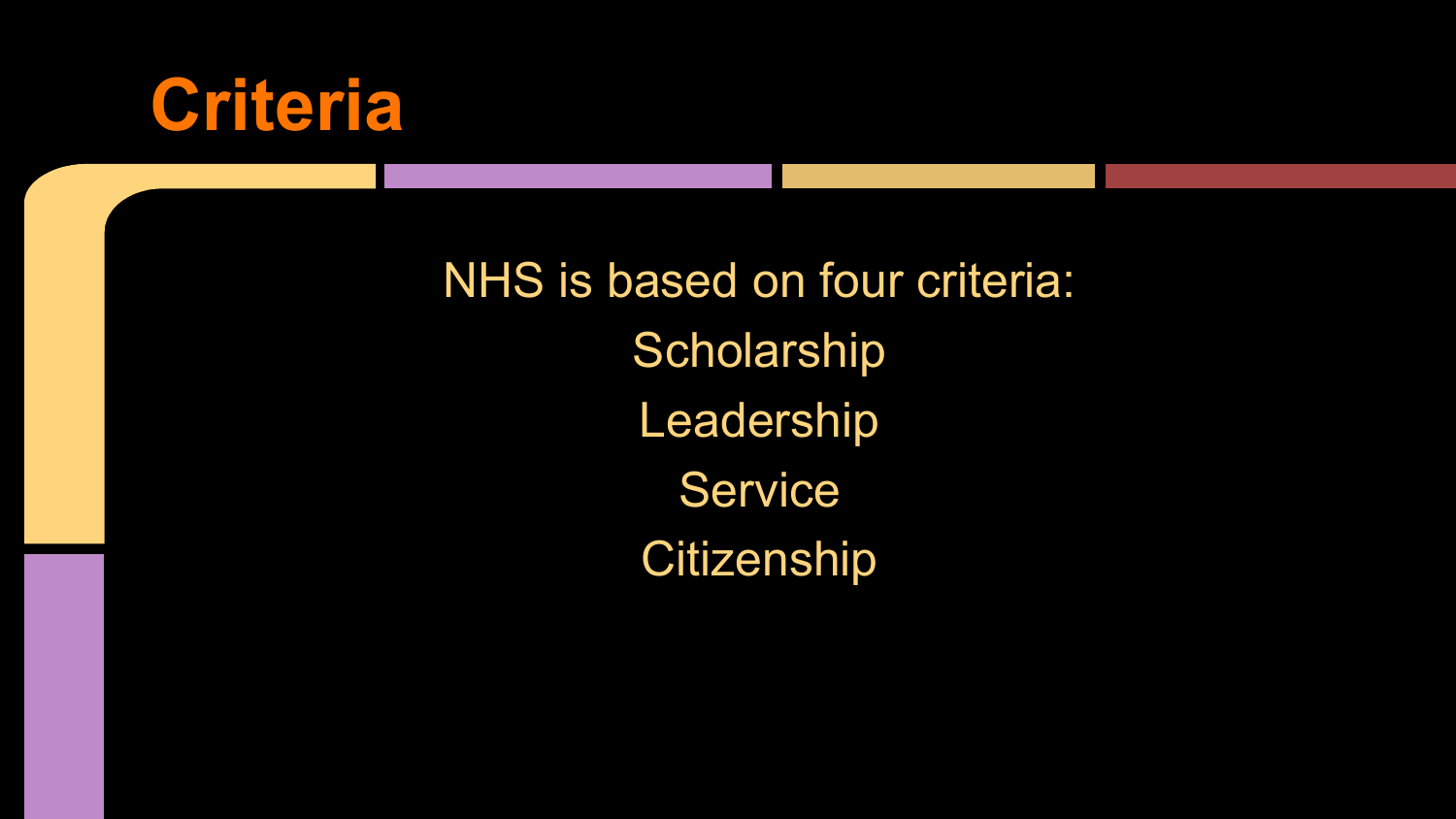# **Scholarship**

#### **Scholarship**

#### a cumulative 3.0 GPA is required- at all times

\*Since you received an invitation letter, you have already met this qualification.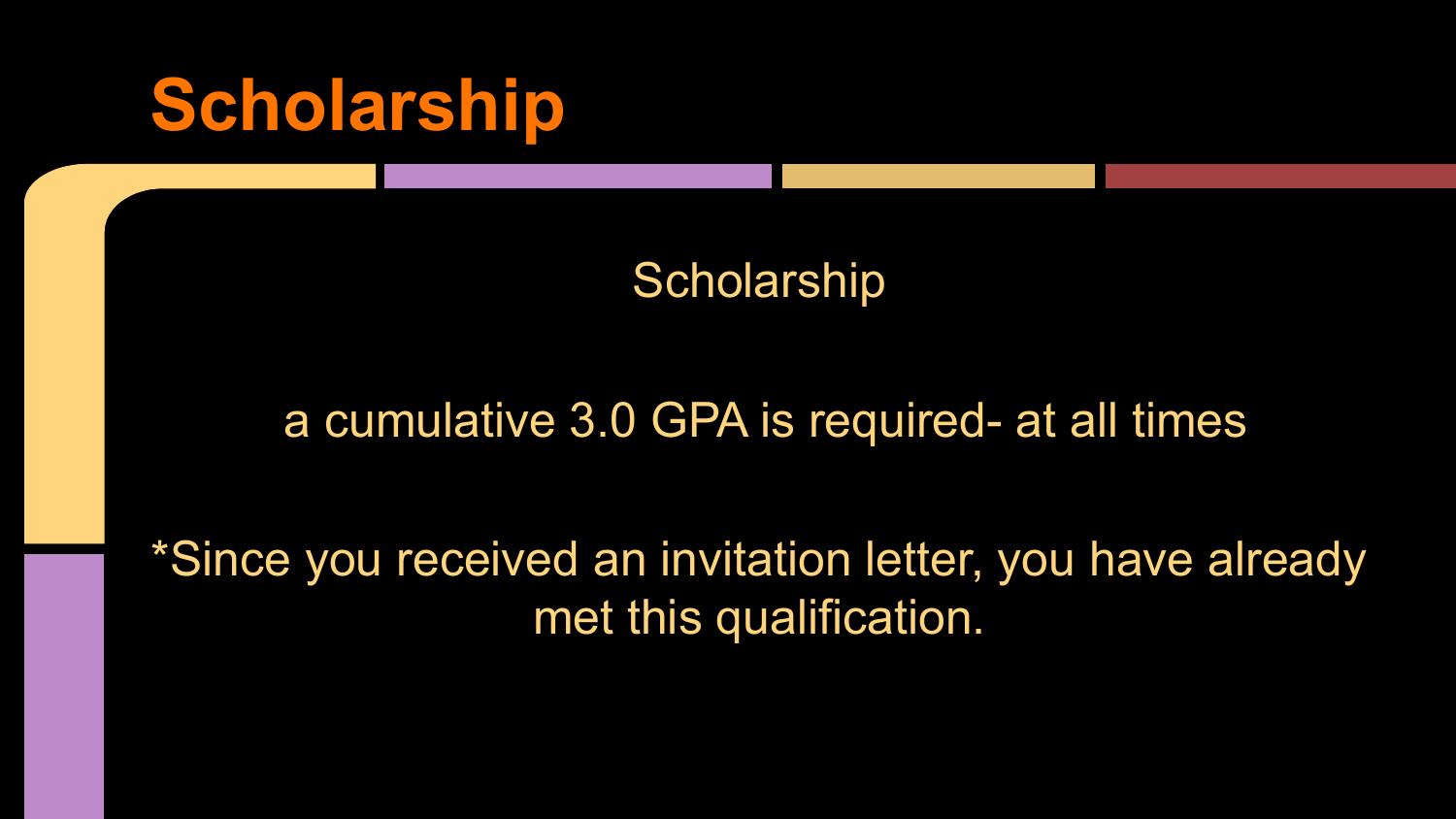### **Leadership**

#### Leadership

Candidates must show a history of leadership. Examples (but not limited to): class officers, appointed leaders, leadership in sports, clubs, or academics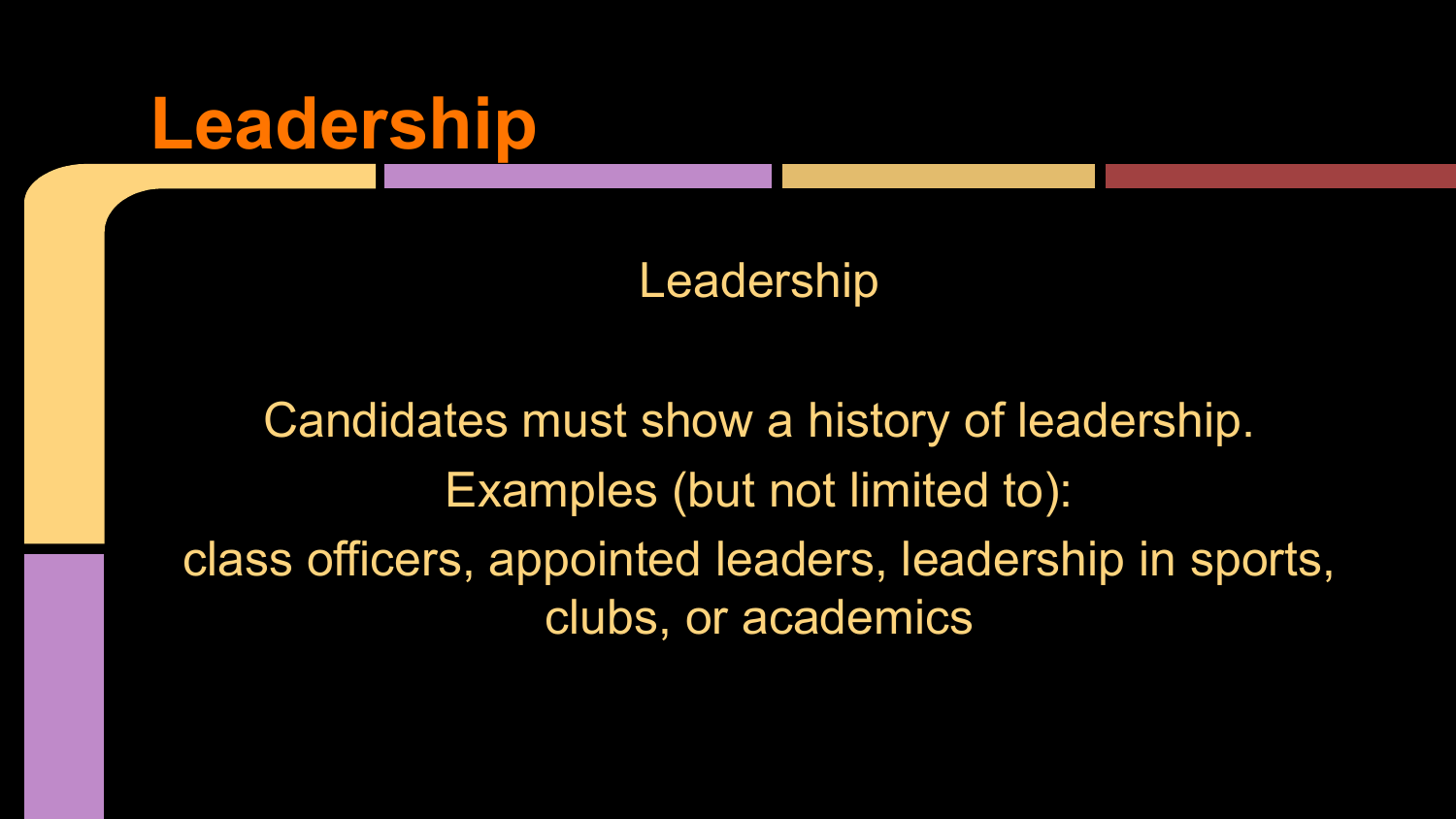### **Service**

#### **Service**

Candidates must show a history of logged volunteer hours. You must show a minimum of two hours per school year.

(So, potential new members: you need to show a minimum of two hours from last year.

January 2021-October 2021)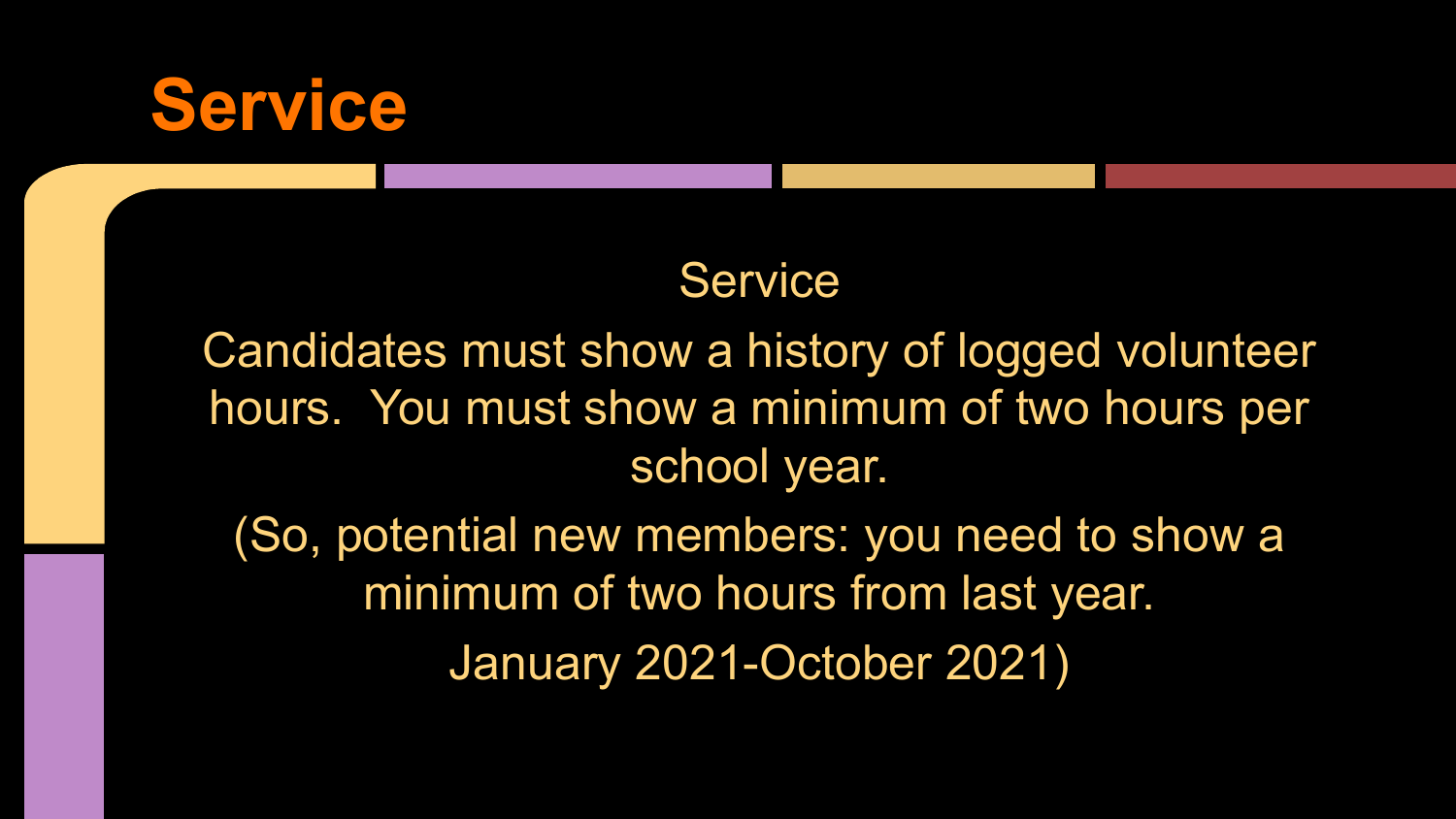# **Logging Service Hours**

Service Hours Log

Service hours MUST be recorded through the CHS front office. (A log sheet is available in the front office.)

Membership will not be considered without logged hours.

Hours must be submitted no later than Thursday, 11/4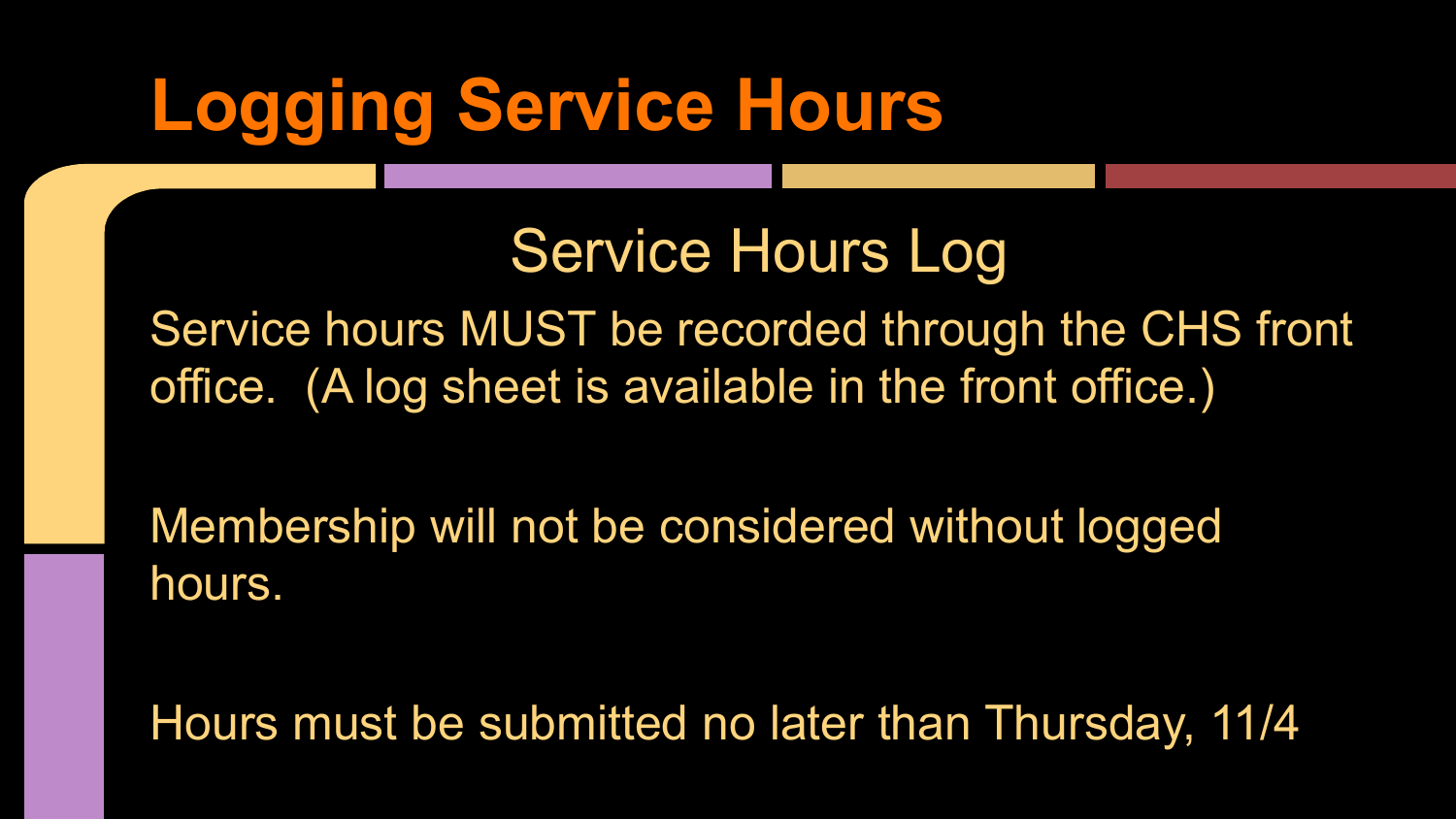# **Citizenship**

#### **Citizenship**

Candidates must show community and/or school citizenship. Examples (but not limited to): members of student council exemplary school spirit involvement in community organizations involvement in CHS clubs/sports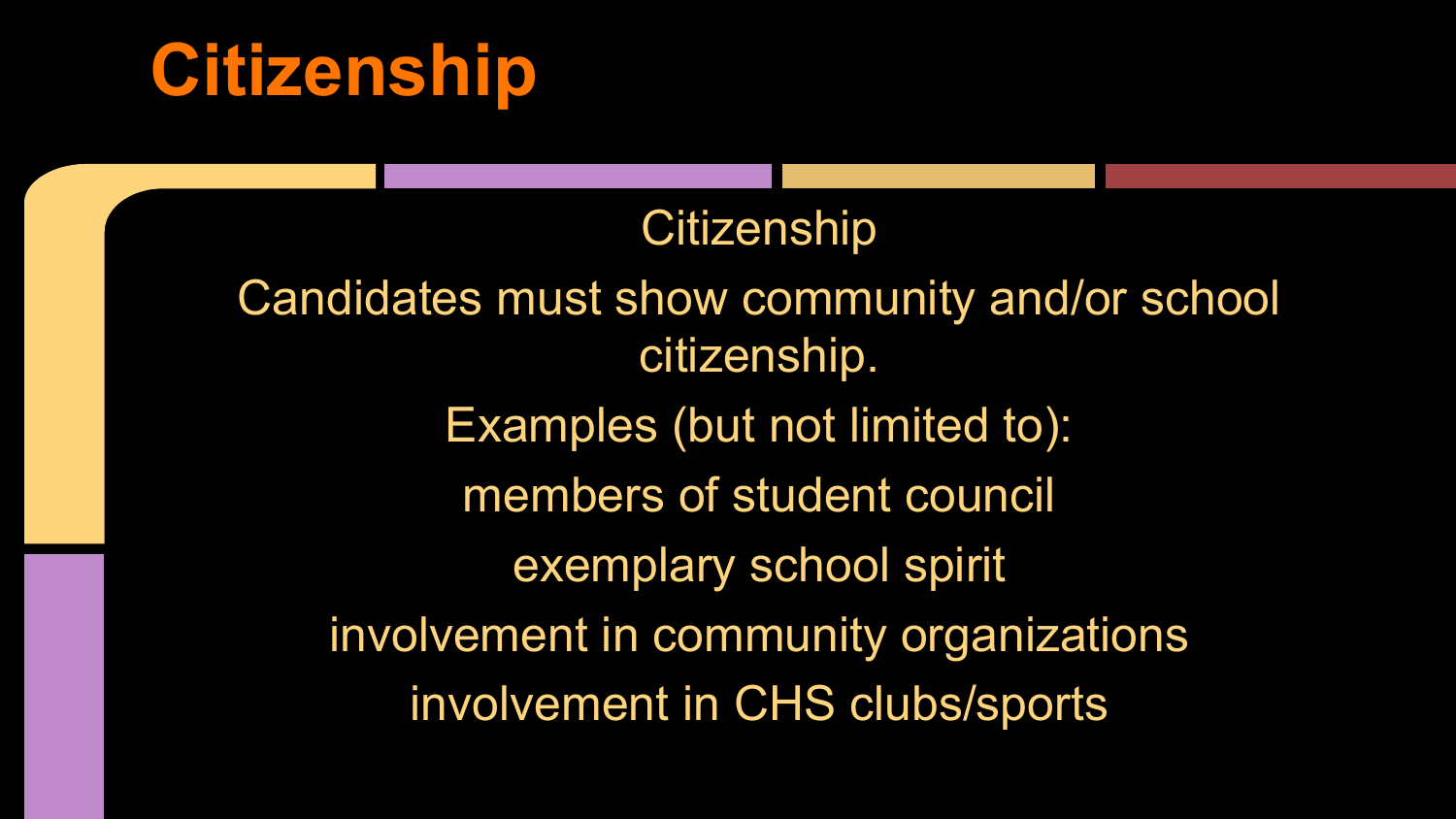# **Selection Procedures**

Each candidate will be required to digitally submit a form for membership consideration. Forms will be reviewed by a committee (blind reviews) and candidates will be notified by Wednesday, November 10th. Link will be available on the CHS webpage Late submissions will not be considered.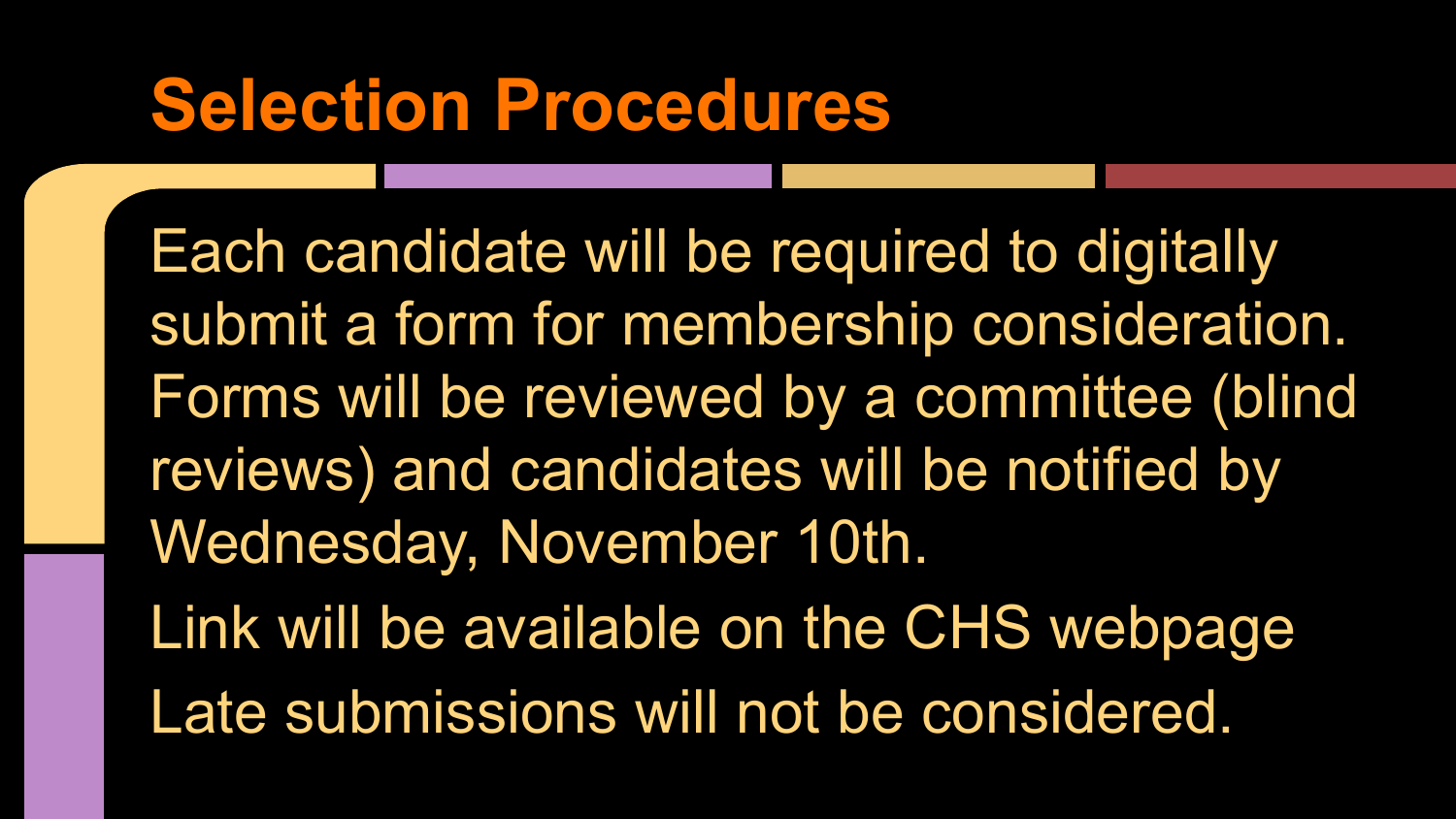### **Requirements of Members**

-Digital Forms Due November 6th by 11:59 p.m. -The induction ceremony will be held in the CHS auditorium on November 17th beginning at 6:00 p.m. -\$20 in dues collected at first meeting -Participation in one service learning group project -GPA 3.0

-Acquire ten points via volunteering events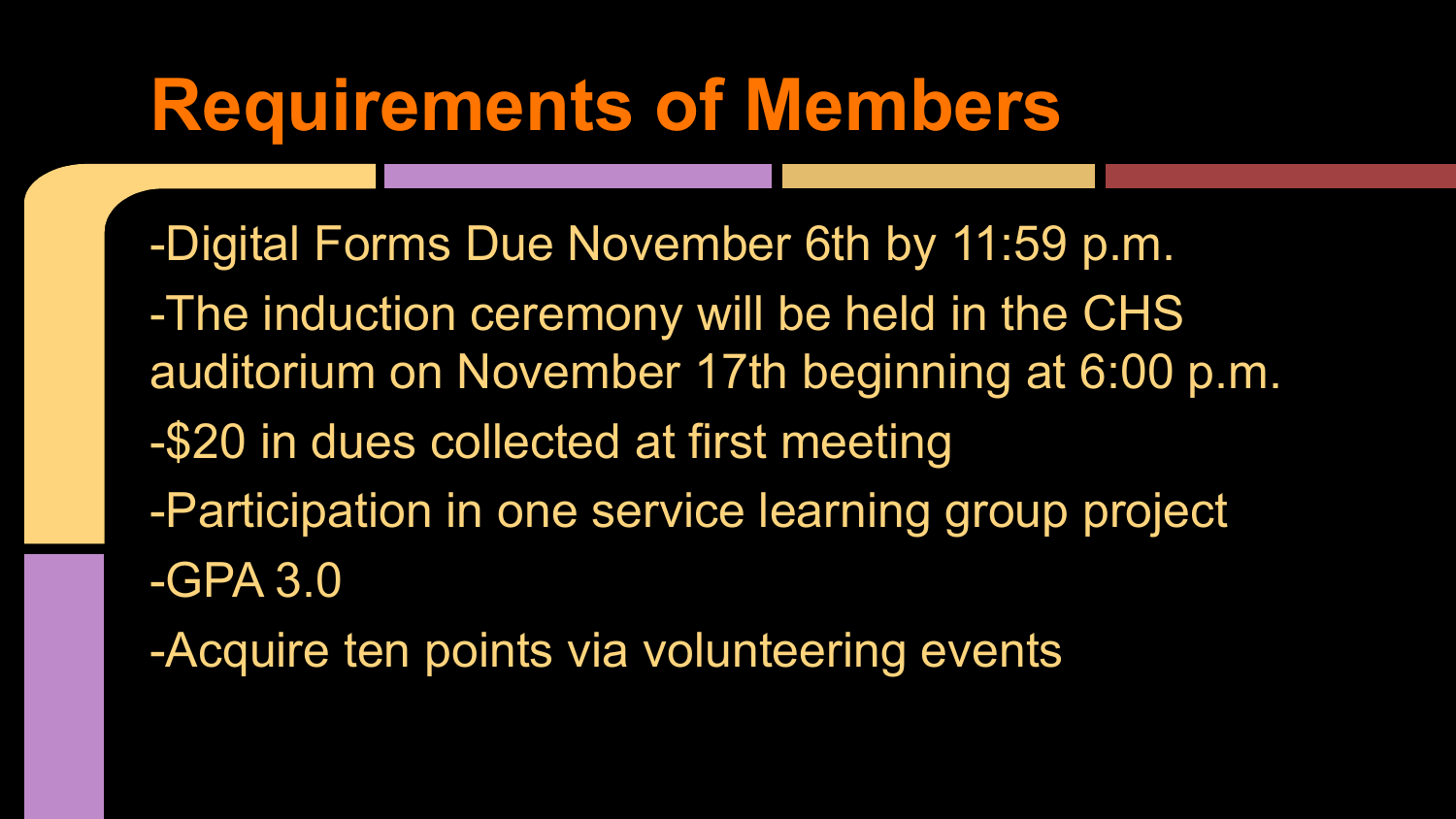# **Mandatory First Meeting**

Monday, November 29th 3:45 p.m. - 4:30 p.m. in the Media Center Notify Coaches/Employers ASAP Dues will be collected \$20

Calendar for the year will be distributed at the first meeting.